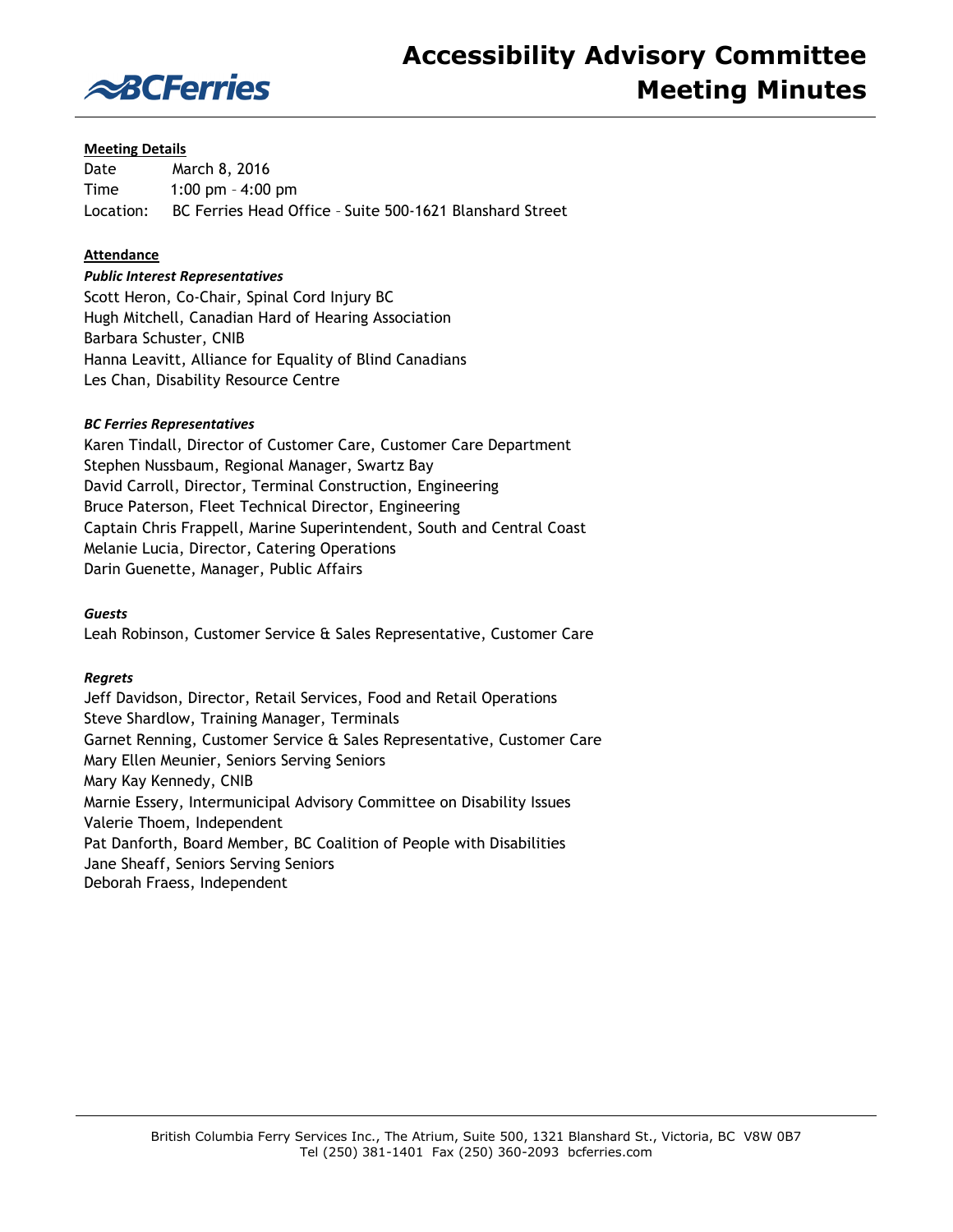

# **Introductions**

Co-Chair Karen Tindall (KT) welcomed the members of the committee and reviewed the emergency response plan.

Bruce Paterson requested to revise the agenda and present after the break – accepted by KT.

Review of Minutes – August 4, 2015 meeting.

### *Matters arising from the minutes*

Melanie Lucia (ML) asked that Sheila O'Neil, Catering Superintendent Central Coast, be removed from the regrets list as she is no longer on the committee and was replaced by ML.

Hanna Leavitt (HL) said she had some questions about GPS beacons at the Tsawwassen Terminal that she would like to discuss during the meeting.

#### **Standing Items**

#### *Loading Practices*

Stephen Nussbaum (SN) reviewed the report from last meeting and determined that not much has changed in regards to loading practices and issues. In the last quarter, there were not as many elevator issues in comparison to the previous quarter. SN said vehicles are being loaded well – as close to the elevator as possible for those who need it. There have been compliments from passengers about employees being helpful during loading/unloading and he believes this shows an increased awareness from staff.

SN said the number of wheelchair reservations for this quarter has been average. He said the reservation service seems to be working. Twelve more wheelchairs have been added to the inventory across the fleet. Ideally, there should be 3 wheelchairs on the vessel and 5 per terminal. Occasionally customers had to wait for assistance. This issue is more prevalent during off-peak times when there are fewer staff members available to assist.

Scott Heron (SH) asked if there is a report that shows the number of instances when crew members provided assistance for a passenger who did not have a reservation. SN said the only report is through the reservation system to see how many passengers made wheelchair reservations. SN said the Captain requires a total number of passengers requiring assistance (self-declaring at the ticket booth) prior to departing, but the count does not break it down into specific types of assistance requests or disabilities.

KT mentioned that BC Ferries is producing self-declaration cards to be handed out by the ticket agents when customers purchase a disabled fare to help spread awareness.

SH said he was impressed with the crew's awareness when he has been onboard the ferry. He noticed crew showed an openness to provide assistance for those who need it and staff were sensitive to the passengers' needs.

SH said committee members should help their organizations understand what to expect when loading the ferry to aid in the loading process.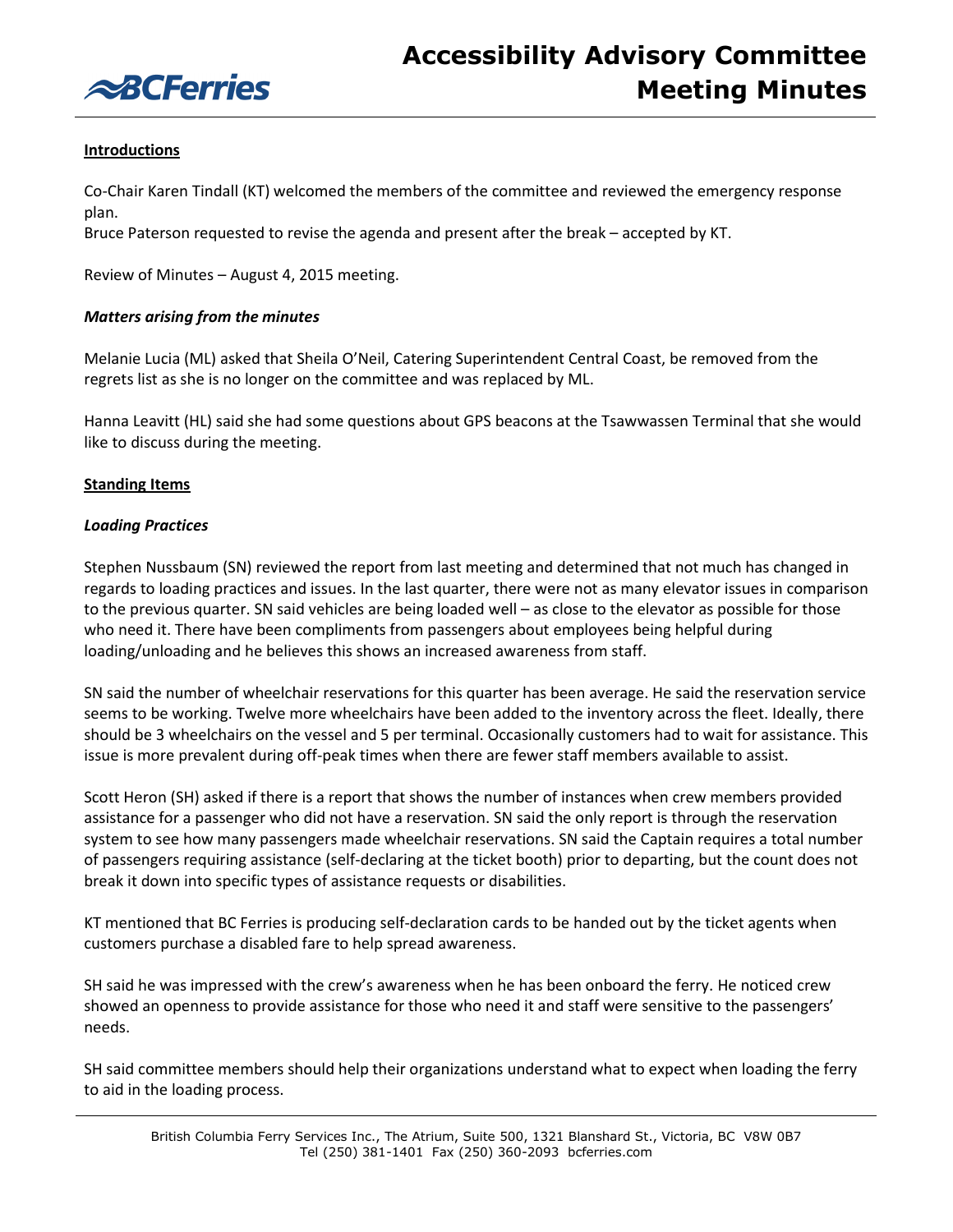



SH asked BC Ferries if there had been any passengers who have had objections to self-declaring. KT said that to our knowledge there have not been any passengers who have objected.

Captain Chris Frappell (CF) said Transport Canada has certified all BCF evacuation systems to handle all passengers. The reason passengers need to self-declare is because the systems may not be able to evacuate passengers as quickly if staff are unaware of passengers' needs. CF said the vessel needs to be evacuated in 30 minutes. CF said the fleet standard for life-saving systems (LSA-Life Saving Australia) is slides that go into rafts. CF said evacuation needs to happen as safely and as efficiently as possible.

Hanna Leavitt (HL) asked if the cards will be available in large print or braille. KT said BCF has not decided on a design yet but she will look into it.

#### **ACTION:**

Karen Tindall will look into card designs with braille.

HL asked if guide dogs are still not part of the emergency rescue plan. Captain Chris Frappell (CF) said unfortunately no, as animals cannot be accommodated on the rafts. CF said the ship Master has the complete discretion on how to proceed during an emergency; they would make the final decision at the time.

#### *University of Victoria (UVic) Accessibility Project:*

Stephen Nussbaum (SN) said last semester (Sept-Dec) 400 UVic engineering students participated in a challenge to come up with an innovative solution to move wheelchairs more efficiently through accessible terminals. Solutions included: wheelchair tracking devices, BCF website and reservation enhancements, smart phone applications to help with the booking process, wheelchair movers (e.g. vehicles, moving sidewalks), and booking incentive programs (booking during off-peak times). SN said the students' presentations of their designs took place before Christmas. A team of engineers and BCF staff watched the presentations and voted for the winners. SN explained the criteria to determine the winners were based on classroom criteria:

- 25% Communication of Idea on Poster
- 25% Presentation of Idea
- 50% Technical Merits of Idea

BCF kept all the submissions and will evaluate them all again from a more technical standpoint. SN said the BCF judges are meeting next week and will report back to the Accessibility Committee with the findings. SN said it is exciting to have fresh ideas. Melanie Lucia (ML) explained since there was so many presentations not everyone may have seen the same solutions. Re-evaluating all the submissions again provides an opportunity to make sure good ideas do not get missed.

Hugh Mitchell (HM) mentioned the students would have come into the project without prior preconceptions about feasibility or limitations of ideas. KT said CanAssist UVic also helped with judging the presentations. She said they brought a relevant perspective to the panel because they had a background in accessibility which the other evaluators didn't necessarily have.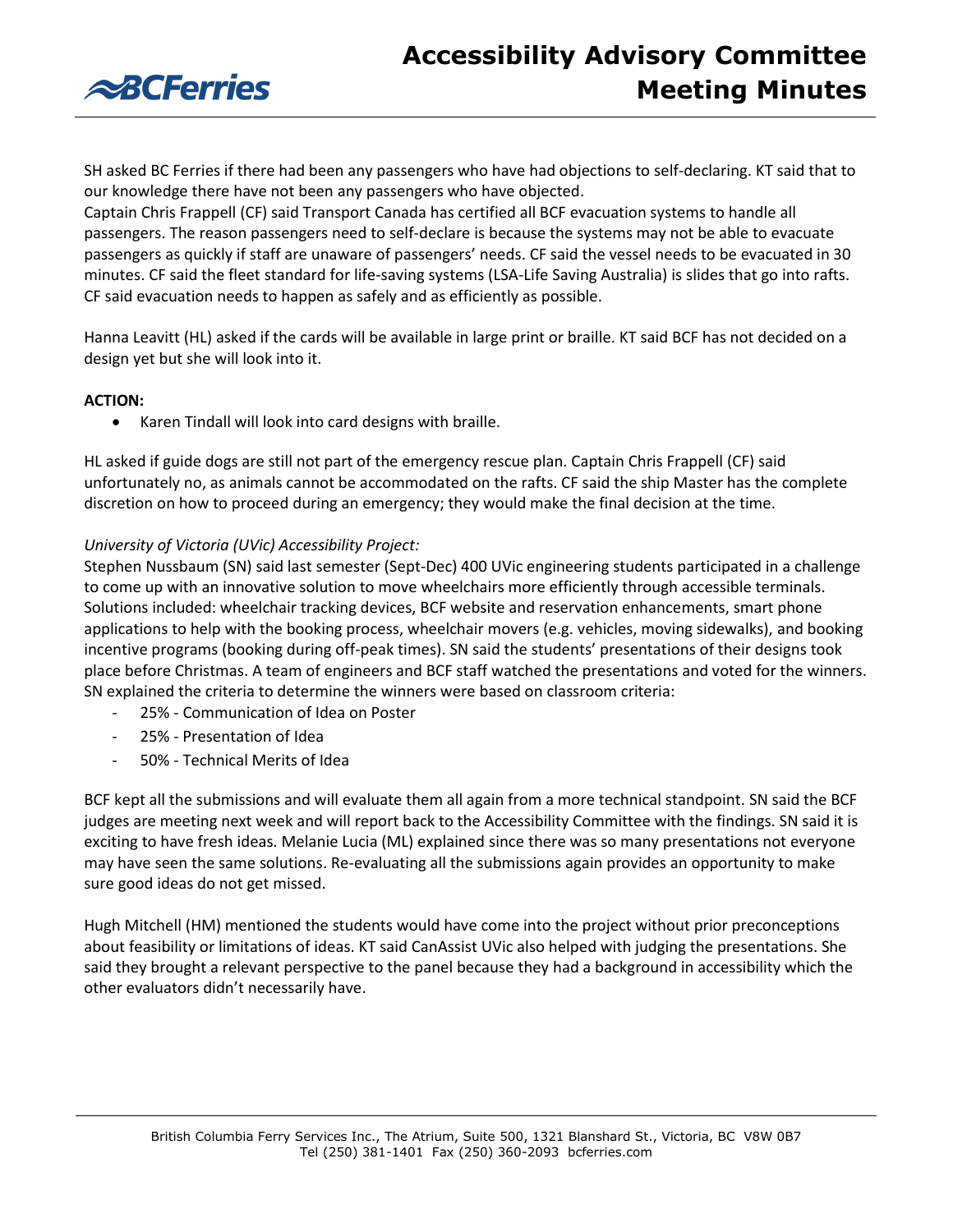

# *Induction Loop System*

Melanie Lucia (ML) reviewed the installation of the Induction Loop System on the Queen of Oak Bay. She said this project was championed by Hugh Mitchell. ML explained the Induction Loop System magnetically transmits sounds to passengers with T-coils (telephone-coils) in their hearing aids.

ML said the Induction Loop System has been installed at three different locations on the Queen of Oak Bay. First, at the two cashier stations in the cafeteria - there is a speaker above the monitor that the cashier speaks into and it transmits sounds. Second, ML said there are two designated tables in the cafeteria that also have an Induction Loop box for passengers to hear the announcements. Lastly, ML said there is a copper wire that has been installed in the forward lounge so passengers with T-coils can hear the announcements anywhere on the carpeted area in the lounge.

Hugh Mitchell (HM) explained the process further. He said people who are hard of hearing can't separate sounds as the sound waves pass through the air. HM said the little box or wire on the floor tied into a microphone creates an electromagnetic force. Hearing aids and cochlear implants have a coil in them that can pick up the electromagnetic force and then transmits it into sound. HM explained especially in the cafeteria where there is so much background noise, the Induction Loop System makes a difference. As long as passengers with hearing aids and cochlear implants turn on their T-switch, they will be able to hear the cashier and announcements. HM said the hard of hearing community needs to be educated on how the T-switch works.

SN asked if the microphone at the cashier desk is always turned on. ML said that it will always be on. HM said once passengers see the sign on the side of the cash register and turn on the T-switch they will be able to hear. Barbara Schuster (BS) asked if all hearing aids have the T-switch. HM said that most hearing aids and cochlear implants have them but not all of them. HM mentioned that some doctors tell patients they will not need the Tswitch and he believes medical professionals also need to be educated on the benefits of the T-switch. Les Chan (LC) asked how many stations have the Induction Loop System on the Queen of Oak Bay. ML said two tables in the cafeteria (each can sit 4 people), the two cashier stations in the cafeteria, and the large one in the forward lounge.

ML explained since the system is not installed at every table in the cafeteria, new training will come into effect to educate staff. For example, staff can suggest alternative seating for passengers who do not need the induction loop. ML said so far there have not been any issues with customers not being to access the table if they need to. ML suggested that the layperson might not necessarily know what the sign means. HM suggested adding a small note that explains what the symbol means on the box. Captain Chris Frappell (CF) suggested that most people would understand the sign.

ML asked HM if he has been onboard the Queen of Oak Bay to experience the system. HM said he has not been able to get onboard yet. ML said BCF would arrange a travel pass for HM to experience the system. HM asked if the website has the induction loop information on the website, KT said it will be added to the accessibility page.

HM said he was concerned that the new Induction Loop System was just a pilot project that would not be added to the rest of the fleet until feedback is collected from customers. Scott Heron (SH) asked how to get to the word out to the community that the Induction Loop System is installed and feedback is needed. HM said he put the word out to community representatives he is in-touch with. Darin Guenette (DG) asked if there were criteria for evaluating the success of the Induction Loop System.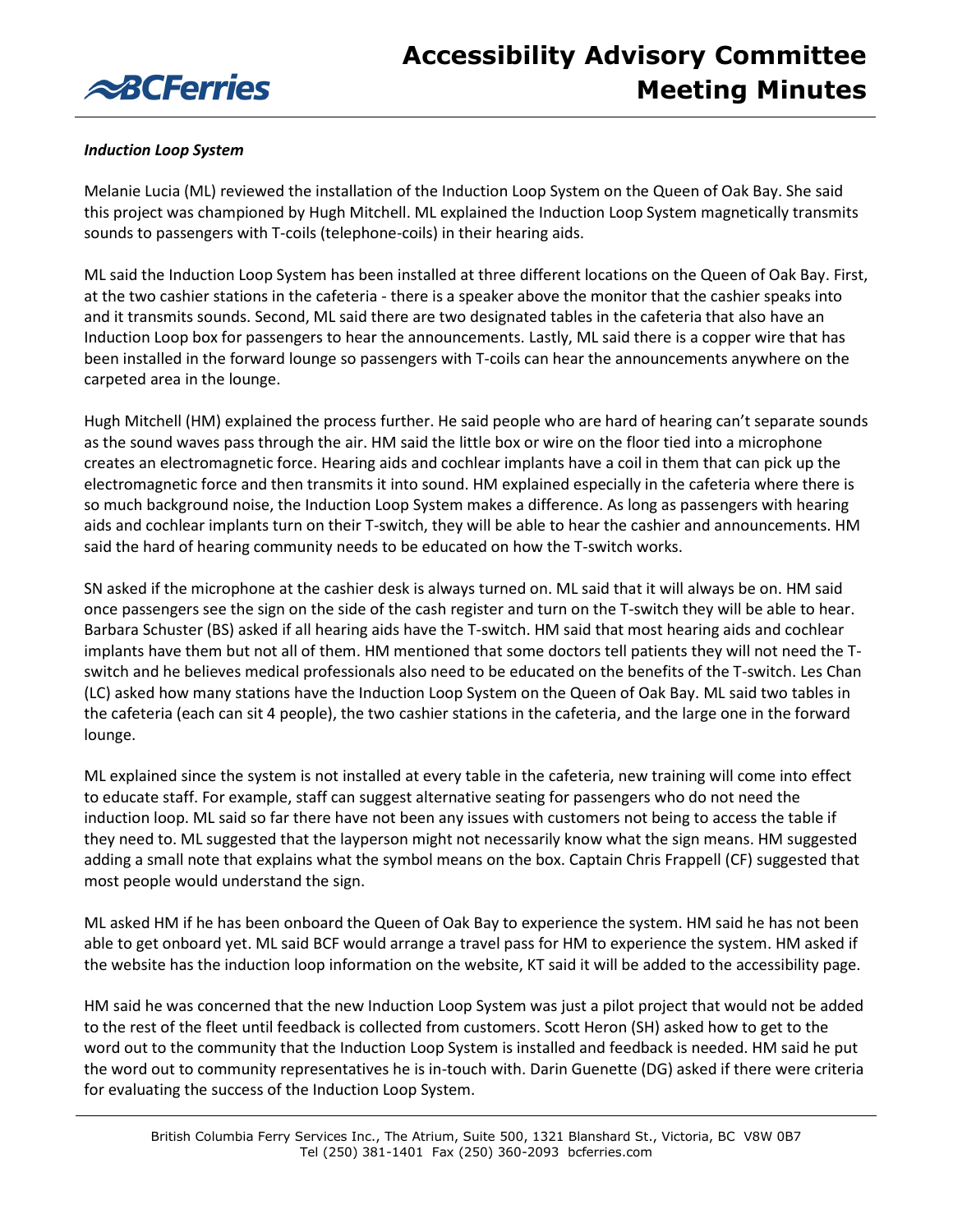

KT clarified to the whole committee: the Induction Loop System is not a pilot project. As stated in the news release, the system is the new standard for all vessels moving forward. KT said feedback on ways to make improvements to the system would be helpful if passengers have any suggestions. The Queen of Oak Bay was the first vessel to have the system because it was undergoing a major refit. The system is expected to be added to the other vessels as they go in for a major refits. The first Spirit-Class vessel will be upgraded April 2018.

SH said the Induction Loop system would be an excellent topic to include in members' newsletters. KT suggested that DG's team can help write the article. BS asked if emails could be sent with the article attached. KT said articles would be written upon request so specific themes can be targeted for each specific group and article.

David Carroll (DC) asked if the system could be added to the toll booths by finding a way to plug the box in. HM explained a handheld unit can be brought anywhere and placed on a counter (e.g. at a hotel – a guest services agent can speak into a microphone attached to the induction loop box). HM suggested getting in touch with Advanced Listening Systems who installed the system on the ferry to see if it would work at the toll booth and be able to transmit signals through the glass.

HM thanked Bruce Paterson for his perseverance in overcoming challenges and making the Induction Loop System happen. HM said he is very happy with the improvements.

### **Terminal Developments**

David Carroll (DC) highlighted different projects going on at the terminals.

DC said an active lift gangway that is hydraulically operated was installed at Departure Bay. DC explained that the hydraulics take the full load - including the weight of the gangway and people. Therefore, it can be raised and lowered with people on it. DC said this is beneficial because now people do not have to get off for the gangway to be adjusted to the vessel list.

DC said the Sointula berth rebuild is complete with walkways on the sides of the loading ramp and smooth transitions between the shore and the ramp. This ramp can also be raised and lowered without having to vacate it. DC explained the goal is to standardize all terminal ramps so the passenger experience can be the same at every terminal.

# *Upcoming Projects*

DC said at Tsawwassen berth 1 is being rebuilt so different vessels can access it including the new Salish Class vessels. DC said the Tsawwassen berth upgrade should be completed before the busy summer season so it can be utilized during summer.

Swartz Bay and Tsawwassen way-finding projects are progressing through the terminals. DC said BCF is working towards standardized signage that includes braille.

DC said designs for Denman West, Denman East, Heriot Bay (Quadra Island), and Whaletown (Cortes Island) washroom buildings are being replaced and modernized. DC said Terminal Operations are the owners of the projects and they work with direction from the Terminal and Vessel Operations departments. This is project is coming in the next 6 months to one year.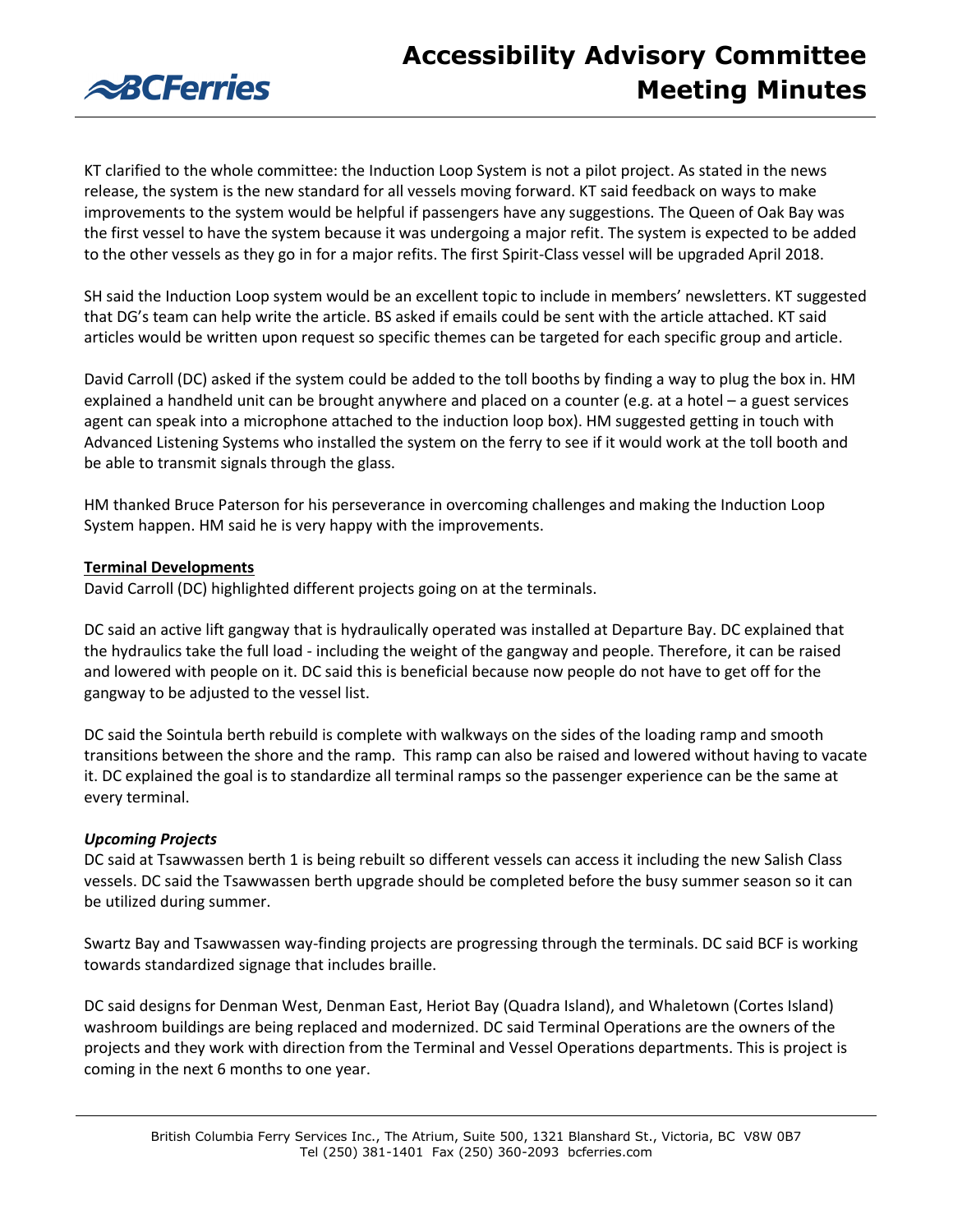

## *Langdale Master Plan Project*:

DC said there is a series of projects to upgrade the Langdale terminal that are currently in the early design stages. BCF is working though a business case with a 2018 timeline for construction. DC explained there will be a new foot passenger ticketing building and elevator/escalator improvements. DC said right now the Langdale terminal foot passenger walkway is exposed to the environment so it slows down the loading process. As part of the upgrades the gangway will be enclosed. Another part of the project is reorganizing the exiting lanes at Langdale for a safer unloading process. DC said there will be significant pieces of work done in the next few years to improve the Langdale Terminal. DC said in the future the terminal will be more efficient, safer, and friendlier for passengers.

### *Prince Rupert Trestle Replacement:*

DC said the timber trestle at the Prince Rupert terminal will be replaced. DC said right now there is a long walk from the building to the vessel. The new walkway will be enclosed steel with a rest point halfway down the walkway. DC said this replacement project will be happening in the next year or two.

### *Elevators/Escalators:*

DC said there is an Elevator/escalator project that is going to business case. DC explained the project will involve modernizing and replacing elevators, and replacing escalators at most major terminals (Swartz Bay, Tsawwassen, and Horseshoe Bay). DC said BCF will incorporate accessibility guidelines during the replacement. DC said this project will be taking place over the next couple years. SN said elevators are very important because they are really the best option for changing elevation at a terminal. DC said there will be escalator standardization at the terminal. DC explained that standardizing equipment increases efficiency and routine for the user.

### *SPACE:*

DC said Terminal Construction is undergoing changes to the organization of the department and the terminal development plans. DC said the new group is called Strategic Planning & Community Engagement (SPACE) with Mark Collins as the Vice President. The group focusses on producing strategic plans and engaging with coastal communities.

### *Standardization:*

DC said that BCF is moving towards standardization in multiple areas. DC said that standardization of vessels means that they can be moved from one route to another and still be able to fit in the terminal berths. Standardization involves defining plans and requirements for areas at the terminal and onboard the vessels.

Captain Chris Frappell (CF) said BCF is moving towards a standard fleet.CF explained that BCF is trying to achieve a fleet comprised of only six different types of vessels. DC said standardization provides a better experience for people on the vessel and at the terminal. DC said the SPACE team is working on the master plans to get everything correct.

**Break – 2:45-3:00pm**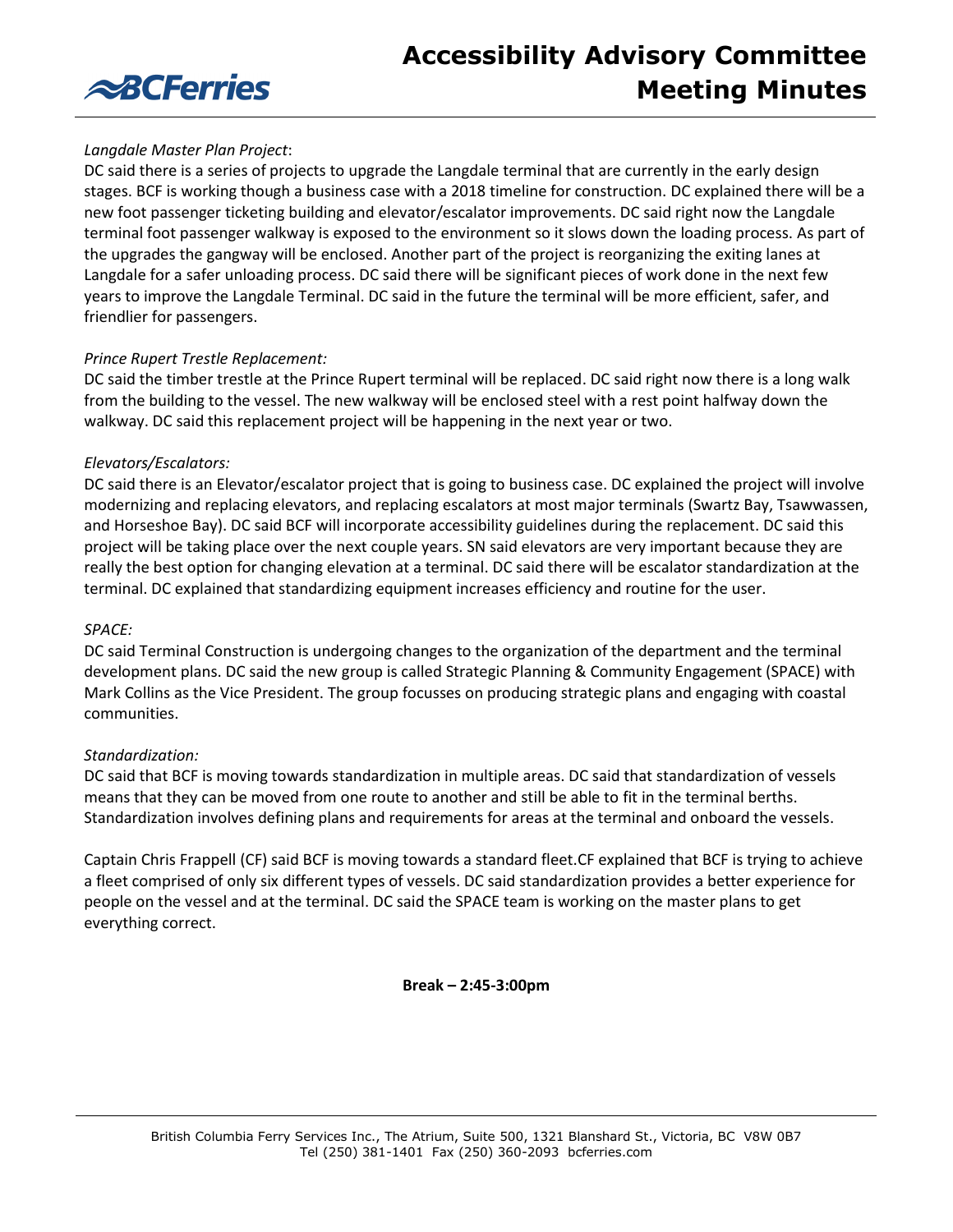

## **Vessel Developments**

Bruce Paterson (BP) provided an update on the upcoming vessel replacements and mid-life upgrades.

### *New Builds*

BP said the Baynes Sound Connector is up and running on route between Buckley Bay and Denman Island.

### *Salish Class Vessels:*

BP said the new Intermediate Class vessels have been named: Salish Orca, Salish Eagle and Salish Raven. The new vessels are currently under construction at Remontowa Shipbuilding in Poland. Training is underway for natural gas for both shore staff and crew. BP said the training is a substantial effort and the US Maritime Academy is helping supply BCF with training simulators. BP said the Salish Class vessels will feature First Nations artwork by three different artists – one for each vessel. Darin Guenette said the naming contest that took place for these three vessels included suggestions for the class name (e.g. Salish) and descriptor name (e.g. Eagle).

BP said on the new vessels, 145 cars will be split between the upper and lower decks. Since the traffic is variable, the lower deck opens up to accommodate more vehicles down below. BP explained the overheight vehicles will be accommodated on the upper deck due to the structure of the vessel. BP mentioned there is a deck slope issue, but it is less aggressive than other vessels in the fleet. BP said there are accessible washrooms on all decks.

BP said the passenger deck is divided into two areas: the lounge and full cafeteria. Induction Loop technology will be included on the new vessels. BP said the Salish Orca has been launched and named in a ceremony that took place at the dockyard in Poland. The Salish Orca will be in dry-dock in April/May for a full paint job. HM asked how long the vessel can sail without filling up with fuel. BP said the vessel will fill-up about twice a week.

### *NC2 – Near Coastal 2 Voyages:*

BP said BCF is looking at getting replacements for the small North Island and K-Class ferries. BP said there are three vessels that will be replaced: North Island Princess, Howe Sound Queen, and Nimpkish. BP said that the Statement of Operational Requirements and Technical Statement of Operational Requirements are currently in development. BP said the vessels being replaced are smaller vessels that can accommodate 40-50 cars and around 200 passengers. BP said they are likely to be diesel fuel as they are servicing remote routes and it would not be feasible to use natural gas. The main passenger lounge and life-saving equipment will be on the vehicle deck and access to the sun deck may not be accessible for all passengers. BP said these vessels will have an Induction Loop System installed.

### *Mid-Life Upgrades*

BP said the Queen of Oak Bay and Queen of Surrey are in different stages of their ¾ life upgrades. The projects are executed in two phases: Phase 1 – renewal and fire suppression system and Phase 2 – passenger accommodation, bridge and steering gear, expanded gift shop, and general re-fresh. BP said the vessels are also being fitted with the Induction Loop System. The Queen of Oak Bay Phase 2 was recently completed February 2016. The Queen of Surrey Phase 1 will be completed April 2016 and Phase 2 will be in 2019.

#### *Queen of Oak Bay Induction Loop:*

BP reiterated the Induction Loop technology was fitted in three areas of the ship: the forward lounge, cafeteria cashier and two cafeteria tables. BP said all areas are identified by signage onboard the vessel.